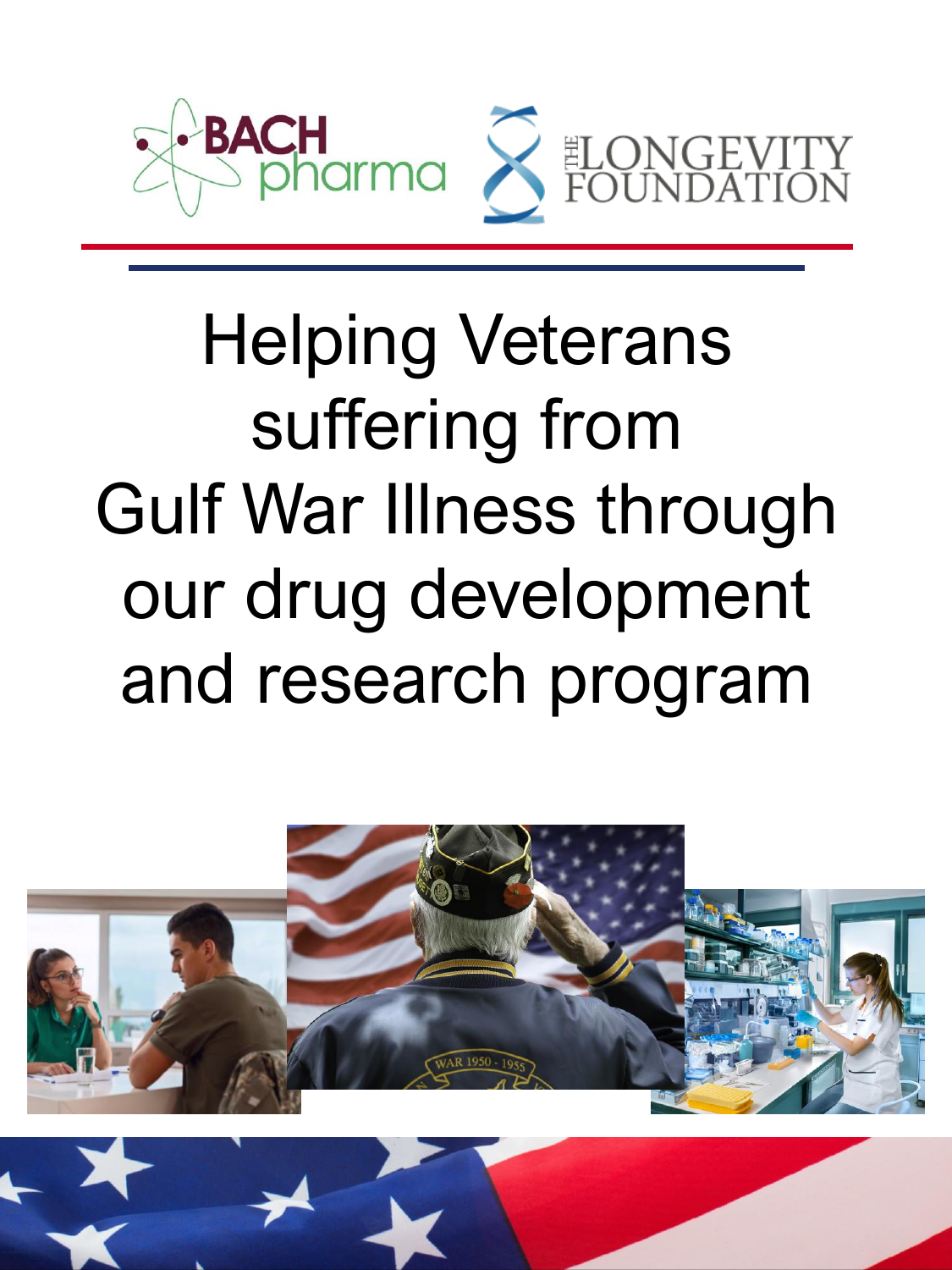



# What is Gulf War Illness (GWI) and its related conditions?

GWI Afflicts approximately *200,000 veterans* who served in Persian Gulf War

GWI is a chronic, multi-symptom health problem that has *gone untreated*

Involves *brain dysfunction*, *fatigue*, *muscle pain*, *cognitive problems, memory loss, mood swings, depression* and *anxiety*

GWI is caused by *multiple chemical exposures*



*GWI often leads to:* ALS Parkinson's disease

*GWI can advance:* Multiple Sclerosis Huntington's disease Glaucoma

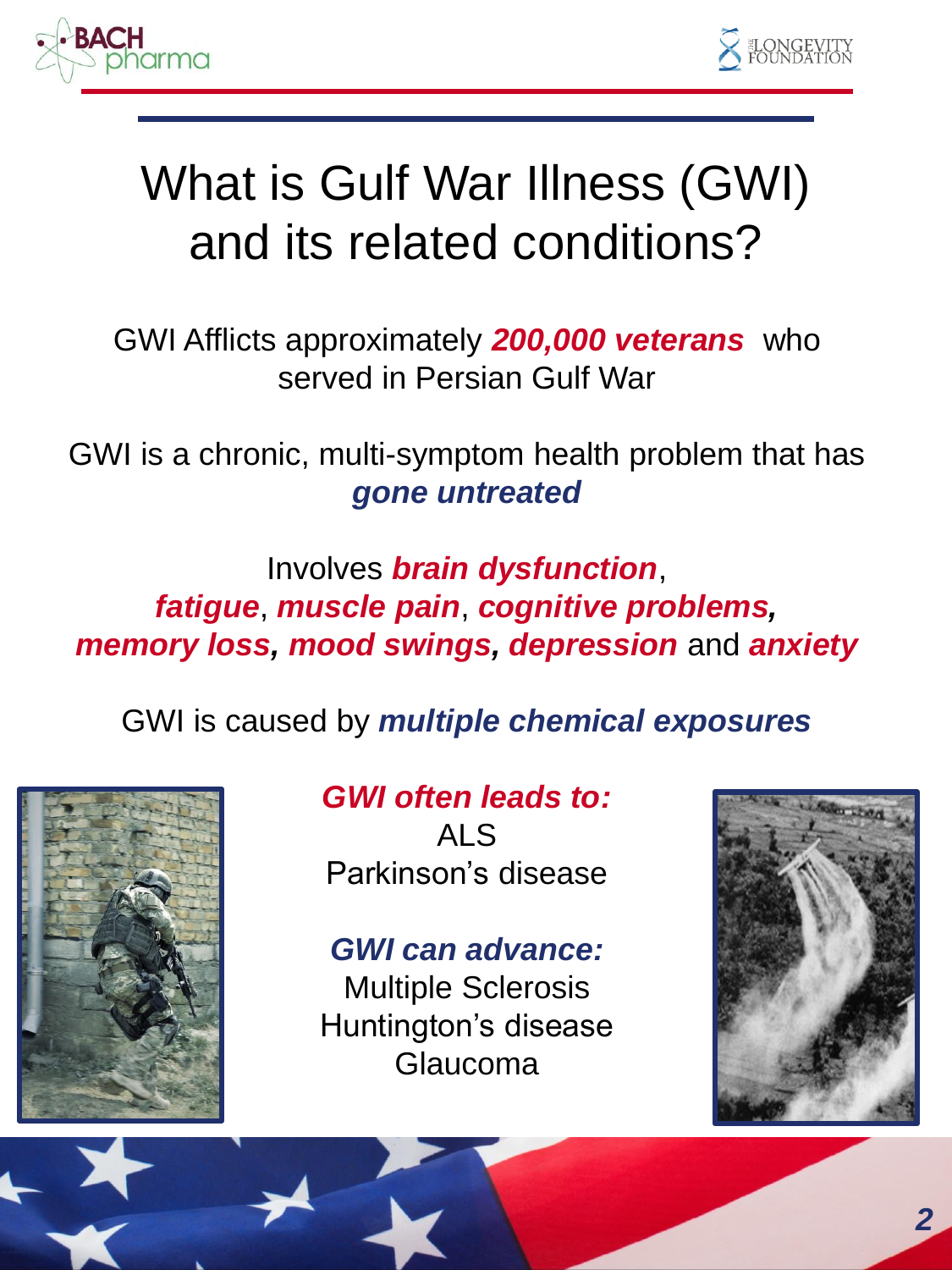



# How did Veterans contract GWI?

GWI results from multiple chemicals that enter the body through the nose, mouth and skin

**From where?** Anti nerve gas "vaccine", clothing saturated with chemicals such as DEET, tents treated with Permethrin, and pollution from burning oil fields

DEET (*An insect repellant*) PB (*designed for protection from nerve gasses*) and overwhelming amounts of mental stress create **reactions** in the brain that lead to the common symptoms of GWI.



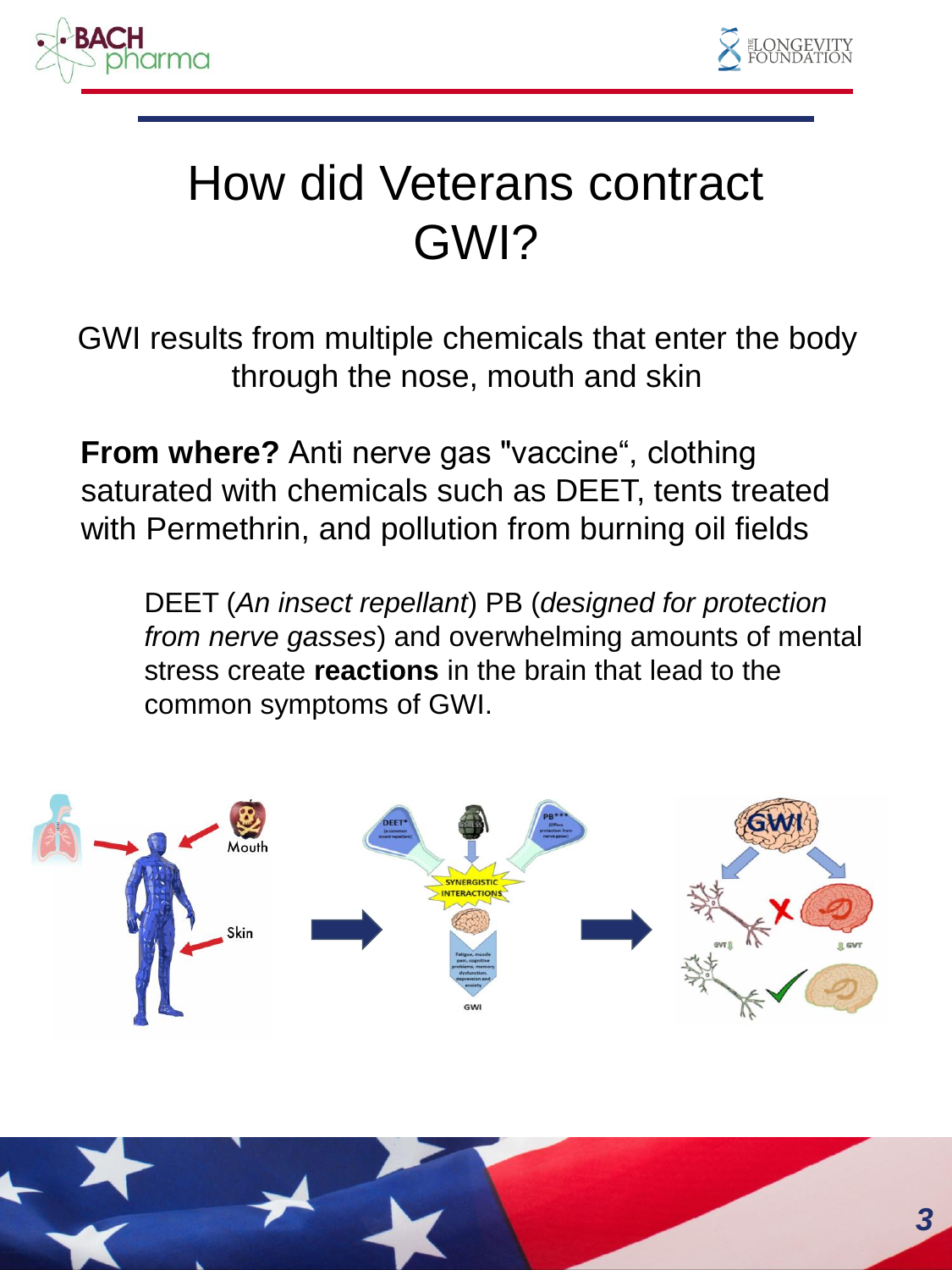



### How do we treat GWI?

GWI, ALS, Alzheimers and Parkinsons all have one thing in common: *oxidative stress*.

> When oxidative stress happens in the brain, the *brain protects itself with inflammation*.

This inflammation prevents the **neurons in the brain** from functioning and reproducing properly.

Bach Pharma has proven products that *reduce this inflammation*, thus allowing the brain to *repair itself*  and *restore normal functionality*.



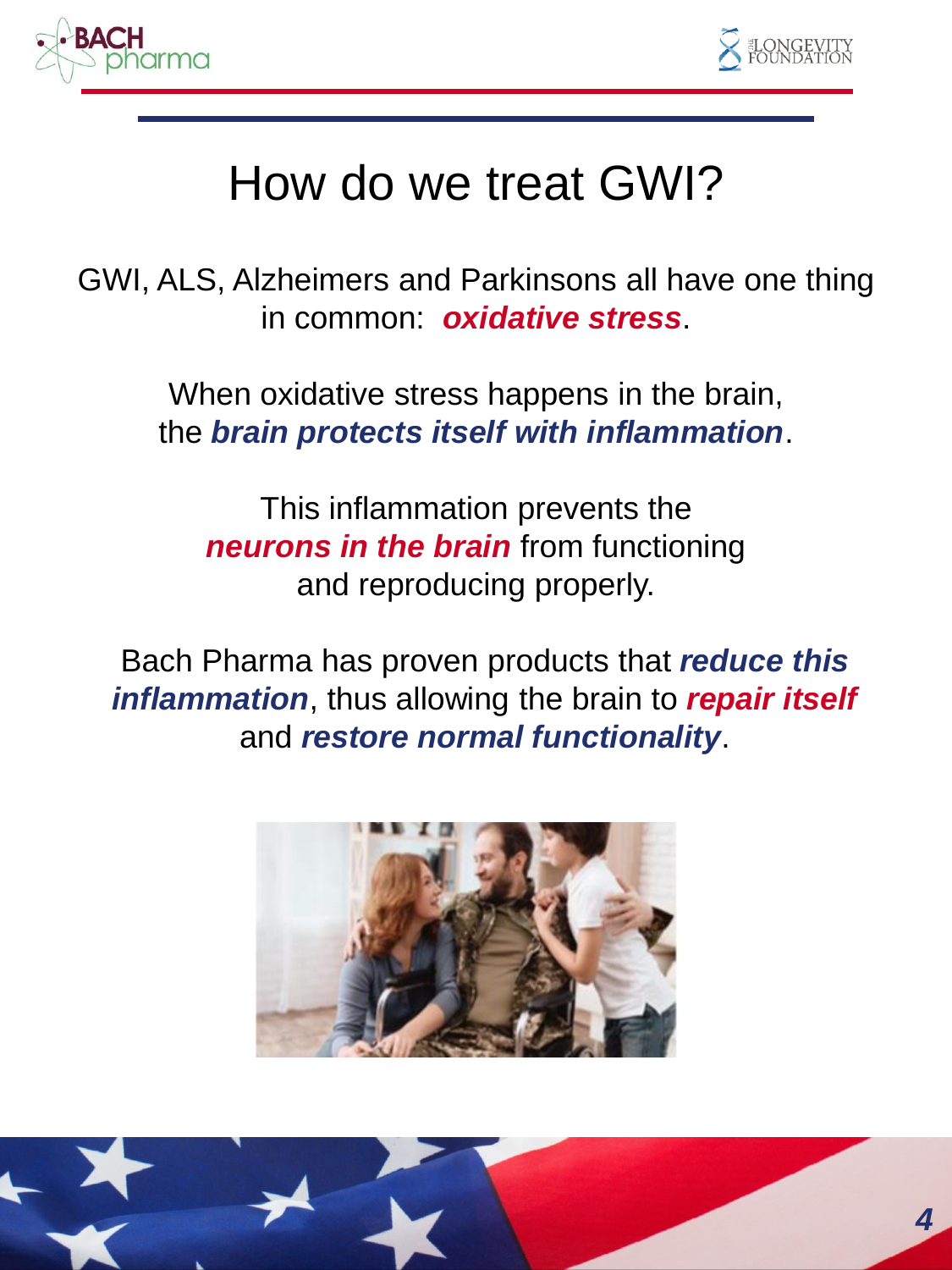



#### What's Next?

The Longevity Foundation & Bach Pharma are committed to the continued development of drugs to start helping *Veterans today*.

The next step is to obtain an IND (Investigational New Drug) status from the FDA. This will allow us to begin Phase 1 - the next round of testing *specifically for GWI patients*.

Once Phase 1 is complete, we can partner with larger Pharma companies to begin

*helping Veterans who are suffering NOW from GWI.* 

*At The Longevity Foundation and Bach Pharma, we believe that Veterans should have the same quality of life after their service time as the general population. GVT will give those suffering from GWI their quality of life back.*

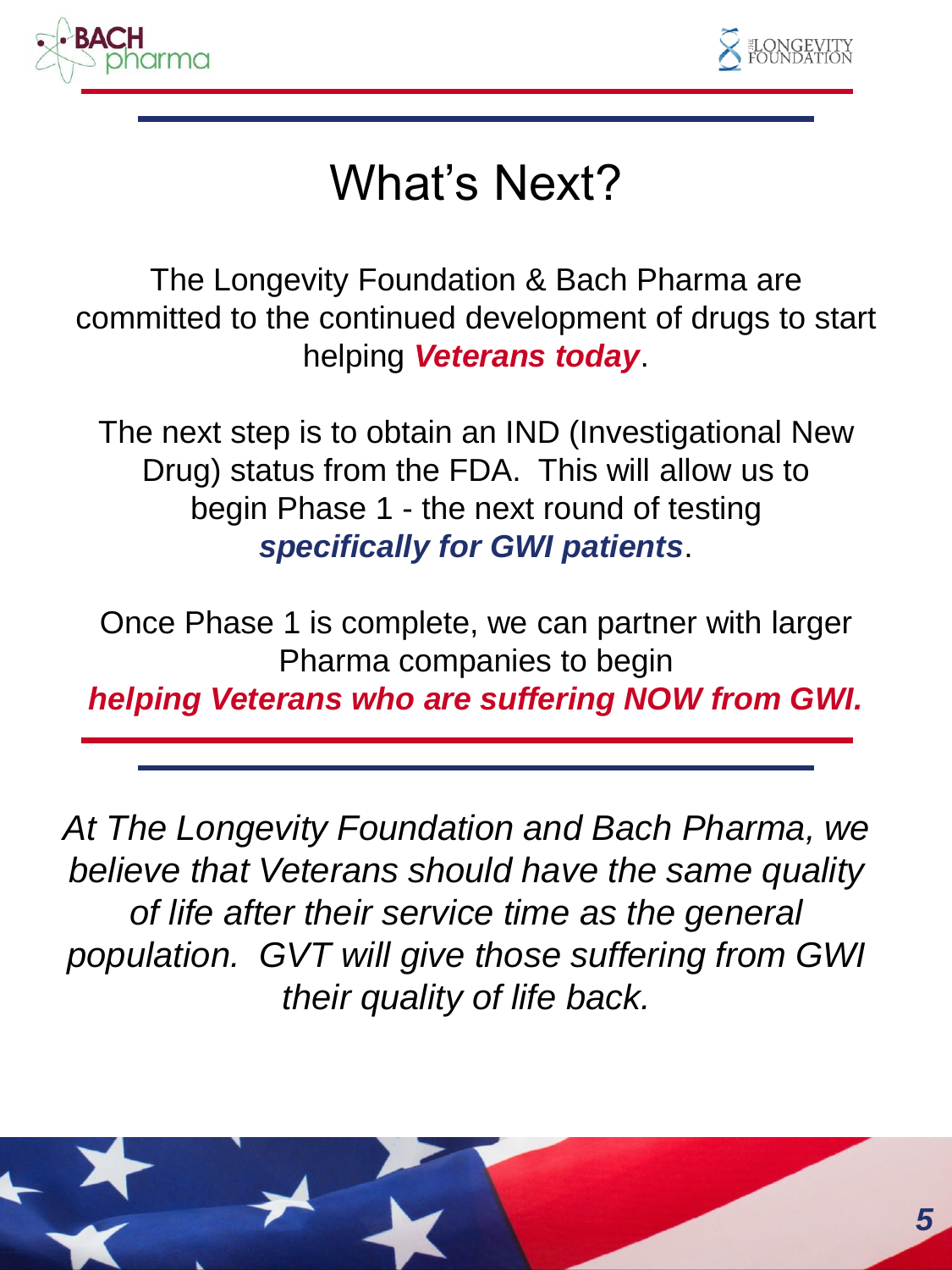



# Get Involved

Current Veterans can help us reach our goal of helping other veterans who are suffering the effects of GWI.

We are always looking for shareholders to invest in our vision, but more importantly, share in our belief and dedication to our veterans.

Are you, or someone you know suffering the effects of GWI? We want to talk to you. The more information we have, the more we can help.

Help us share our message by inviting us to your Veteran, Military, and other organizational meetings. By helping us get the word out, we can reach our goals more quickly.

*We are looking for Veteran spokespeople and advocates. YOUR voice can help us increase funding, research and attention to a disease that is affecting hundreds of thousands of Veterans today.*